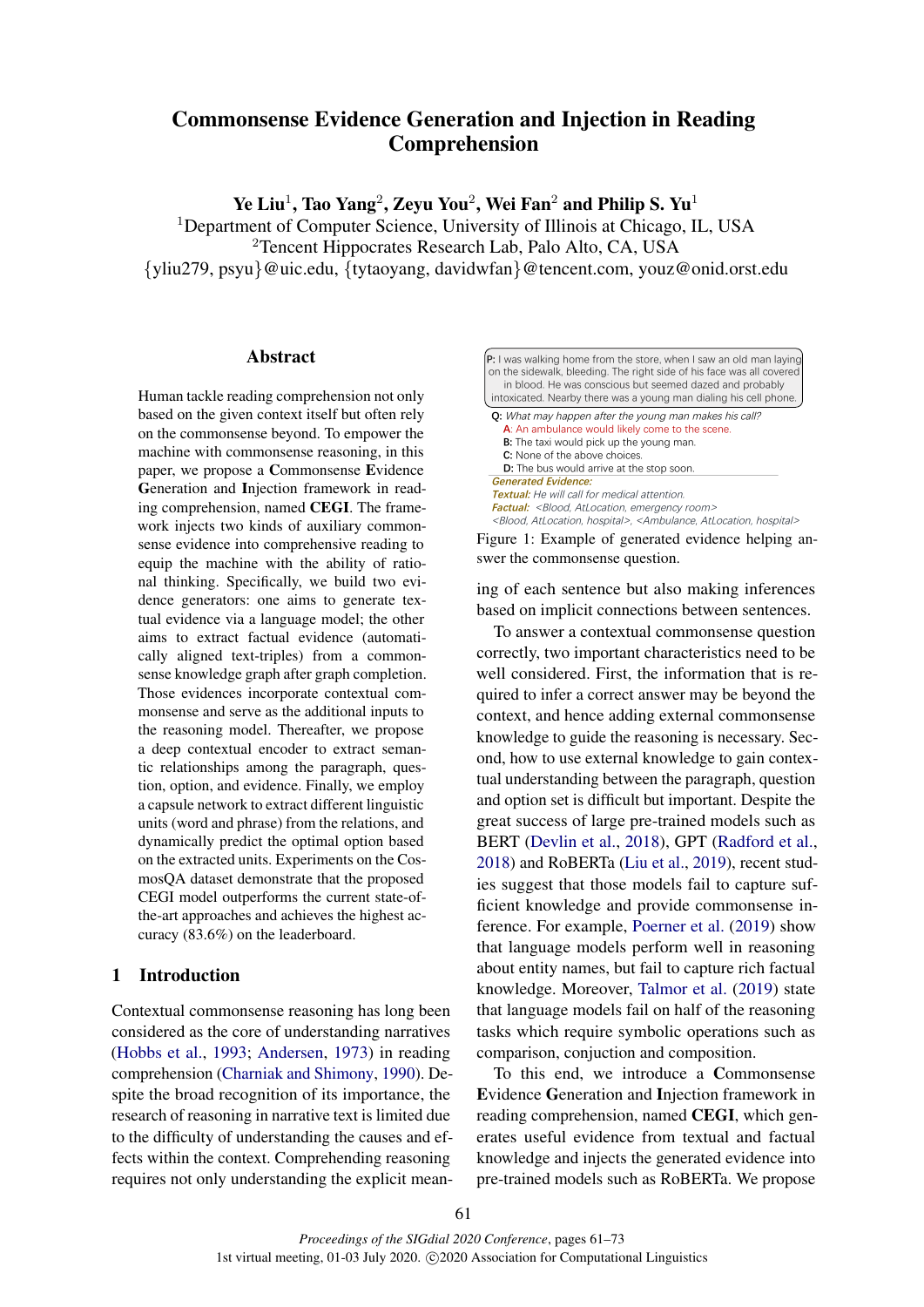to generate evidence regarding the facts and their relations. More specifically, we use language models to generate textual evidence and extract factual evidence from a knowledge graph after graph completion. We then inject both evidences into the proposed contextual commonsense reasoning model to predict the optimal answer. As shown in Figure [1,](#page-0-0) the *Textual Generated Evidence* "He will call for medical attention" and *Factual Generated Evidence* "both blood & ambulance locate at hospital" can help the model find the correct answer "An ambulance would likely come to the scene".

To capture relations between the paragraph and question, many reading comprehension models [\(Zhang et al.,](#page-9-4) [2019a;](#page-9-4) [Tang et al.,](#page-9-5) [2019\)](#page-9-5) have been proposed. However, those reasoning models are essentially based on the given context without understanding the facts behind. Moreover, in many situations, the candidate option set contains distractors that are quite similar to the correct answer. In other words, understanding the relations among the option set is also important. We employ a capsule network [\(Sabour et al.,](#page-9-6) [2017\)](#page-9-6), which uses a routing-by-agreement mechanism to capture the correlations among different options and make the final decision.

Our proposed CEGI framework not only utilizes external commonsense knowledge to generate reasoning evidence but also adopts a capsule network to make the final answer prediction. The explainable evidence and the ablation studies indicate that our method has a large impact on the performance of the commonsense reasoning in reading comprehension. The contributions of this paper are summarized as follows: 1) We introduce two evidence generators which are learned from textual and factual knowledge sources; 2) We provide an injection method that can infuse both evidences into the contextual reasoning model; 3) We adapt a capsule network to our reasoning model to capture interactions among candidate options when making a decision; 4) We show our CEGI model outperforms current state-of-the-art models on the CosmosQA dataset and generates richer interpretive evidence which helps the commonsense reasoning.

### 2 Related Work

#### 2.1 Multi-choice Reading Comprehension

To model the relation and alignment between the pairs of paragraph, question and option set, various approaches seek to use attention and pursue deep

representation for prediction. [Tang et al.](#page-9-5) [\(2019\)](#page-9-5) and [Wang et al.](#page-9-7) [\(2018b\)](#page-9-7) model the semantic relationships among paragraph, question and candidate options from multiple aspects of matching. [Zhu](#page-10-0) [et al.](#page-10-0) [\(2018a\)](#page-10-0) propose a hierarchical attention flow model, which leverages candidate options to capture the interactions among paragraph, question and candidate options. [Chen et al.](#page-8-4) [\(2019\)](#page-8-4) merge various attentions to fully extract the mutual information among the paragraph, question and options and form the enriched representations.

#### 2.2 Commonsense Knowledge Injection

To empower the model with human commonsense reasoning, various approaches have been proposed on the context-free commonsense reasoning task. The majority of the approaches are focusing on finding the question entity and a reasoning path on the knowledge graph to obtain the answer entity [\(Huang et al.,](#page-8-5) [2019;](#page-8-5) [Zellers et al.,](#page-9-8) [2018;](#page-9-8) [Talmor](#page-9-9) [et al.,](#page-9-9) [2018\)](#page-9-9). For an instance, [Lin et al.](#page-8-6) [\(2019\)](#page-8-6) construct graphs to represent relevant commonsense knowledge, and then calculate the plausibility score of the path between the question and answer entity. [Lv et al.](#page-9-10) [\(2019\)](#page-9-10) extract evidence from both structured knowledge base and unstructured texts to build a relational graph and utilize graph attention to aggregate graph representations to make final predictions. However for contextual commonsense reasoning, it's hard to find a single most relevant entity from the paragraph or question to obtain the correct answer.

Other approaches focus on enhancing the pretrained language models through injecting external knowledge into the model and updating the model parameters in multi-task learning [\(Zhang](#page-9-11) [et al.,](#page-9-11) [2019b;](#page-9-11) [Lauscher et al.,](#page-8-7) [2019;](#page-8-7) [Levine et al.,](#page-8-8) [2019\)](#page-8-8). A knowledge graph injected ERNIE model is introduced in [\(Zhang et al.,](#page-9-11) [2019b\)](#page-9-11) and a weakly supervised knowledge-pretrained language model (WkLM) is introduced in [\(Xiong et al.,](#page-9-12) [2019\)](#page-9-12). They both inject the knowledge through aligning the source with the fact triplets in WikiData. However, the parameters need to be retrained when injecting new knowledge, which could lead to the catastrophic forgetting [\(McCloskey and Cohen,](#page-9-13) [1989\)](#page-9-13).

#### 3 Task Definition

In multi-choice reading comprehension, we are given a paragraph  $P$  with t tokens  $P$  $[p_1, p_2, \ldots, p_t]$ , a question **Q** containing n tokens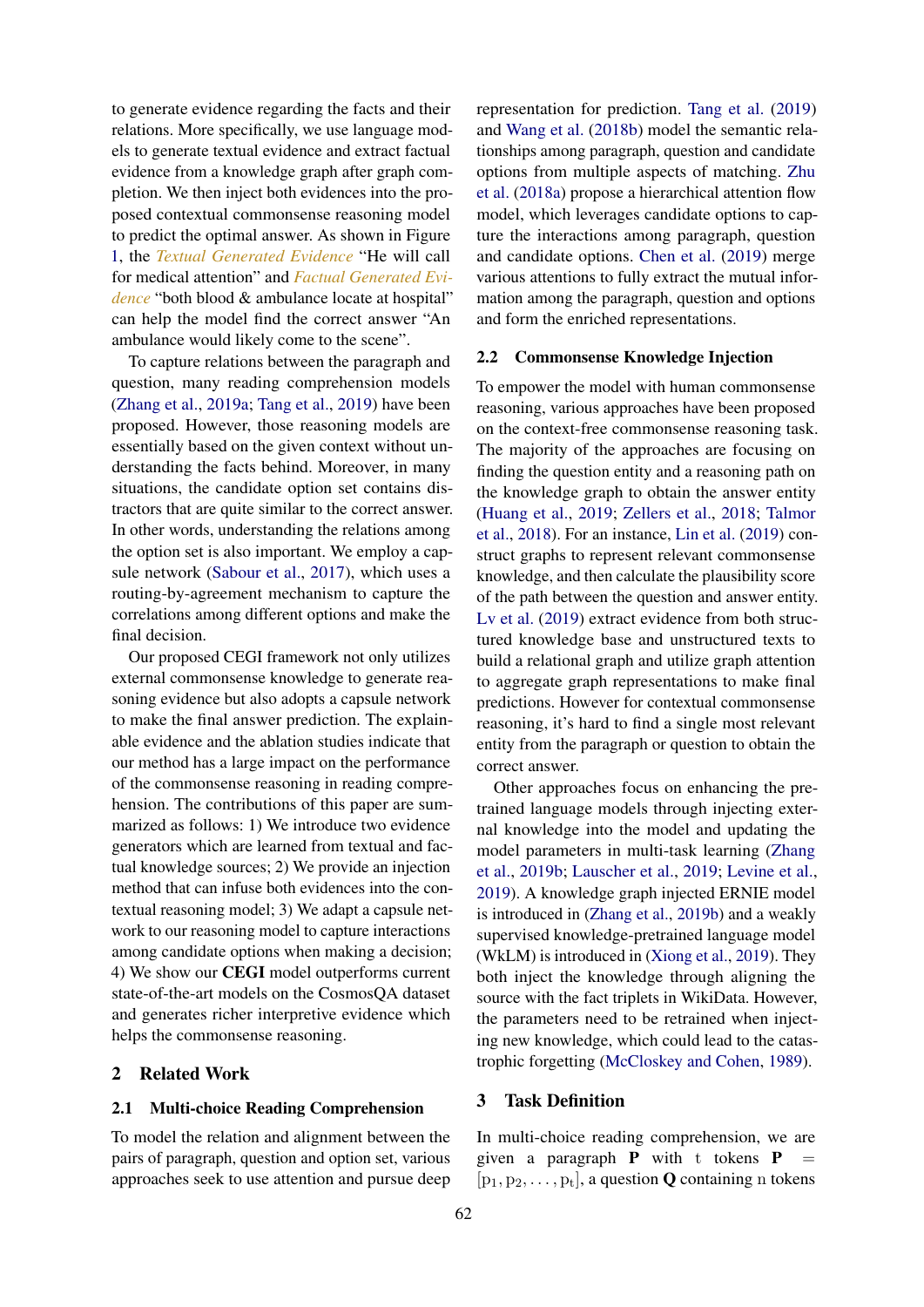<span id="page-2-0"></span>

Figure 2: The proposed commonsense evidence generation and injection (CEGI) framework.

 $\mathbf{Q} = [\mathbf{q}_1, \mathbf{q}_2, \dots, \mathbf{q}_n]$  and the option set with m candidate options  $\mathbf{O} = \{O_1, O_2, \dots, O_m\}$ , where each candidate option is a text with  $h$  tokens  $\mathbf{O}_i = [\mathbf{o}_1, \mathbf{o}_2, \dots, \mathbf{o}_h]$ . The goal is to select the correct answer A from the candidate option set. For simplicity, we denote  $\mathcal{X} = \{P, Q, O\}$  as one data sample and denote  $y = [y_1, y_2, \dots, y_m]$  as a one-hot label, where each scale  $y_i = 1$ ( $O_i = A$ ) is an indicator function. In the training stage, we are given N set of  $(X, y)^N$ , the goal is to learn a model  $f: \mathcal{X} \to \mathbf{y}$ . In the testing, we need to predict  $\mathbf{y}^{\text{test}}$ given test samples  $\mathcal{X}^{\text{test}}$ .

When answering a question according to the paragraph, we observe that the context itself often does not provide enough clues to guide us to the correct answer. To this end, we need to know comprehensive information beyond the context and perform commonsense reasoning. Hence, we split the task into two parts: evidence generation and answer prediction, respectively. Our proposed CEGI model addresses both parts accordingly by two generators: textual evidence generator and factual evidence generator. In textual evidence generator, our goal is to generate relevant evidence text  $\mathbf{E} = [\mathbf{e}_1, \mathbf{e}_2, \dots, \mathbf{e}_k]$  given question **Q** and paragraph P. Note that the number of evidence tokens k may vary in different question and paragraph pair. In factual evidence generator, the goal is to generate relevant text that describes the relations between facts where the facts are the entities from paragraph, question and options. In the second part, we aim to learn a classifier  $P(y|P, Q, O, E)$  that predicts the correct option when a new data sample is given. By using the evidence generated from the first part, we expect the reasoning model can

be enhanced with the auxiliary information, especially for those questions that require contextual commonsense reasoning.

# 4 Methodology

To tackle reading comprehension task with commonsense reasoning, we introduce a commonsense evidence generation and injection (CEGI) framework. The system diagram of the CEGI framework is shown in Fig. [2.](#page-2-0) First, the evidence generation module produces textual evidence and factual evidence. Those generated evidences will be used as auxiliary inputs for the reasoning model. Second, the contextual commonsense reasoning module generates deep contextual features for the paragraph, question, option and evidence. Meanwhile, a bidirectional attention mechanism is applied to the features to capture representations of the pair of paragraph, question, option set and evidence. Next, all pairs are concatenated and fed into a convolutional neural network for extracting different linguistic units of the options. At least, a capsule network is then applied to dynamically update the representation vector of the candidate options. The final answer is one of the options with the largest vector norm. We describe more details of each component in the following subsections.

#### 4.1 Evidence Generation

It is worthy to mention that many commonsense reasoning types, such as causes of events and effects of events, are important factors of understanding the context in reading comprehension. While those factors are often not explicit or given in the paragraph and option set, answering such may be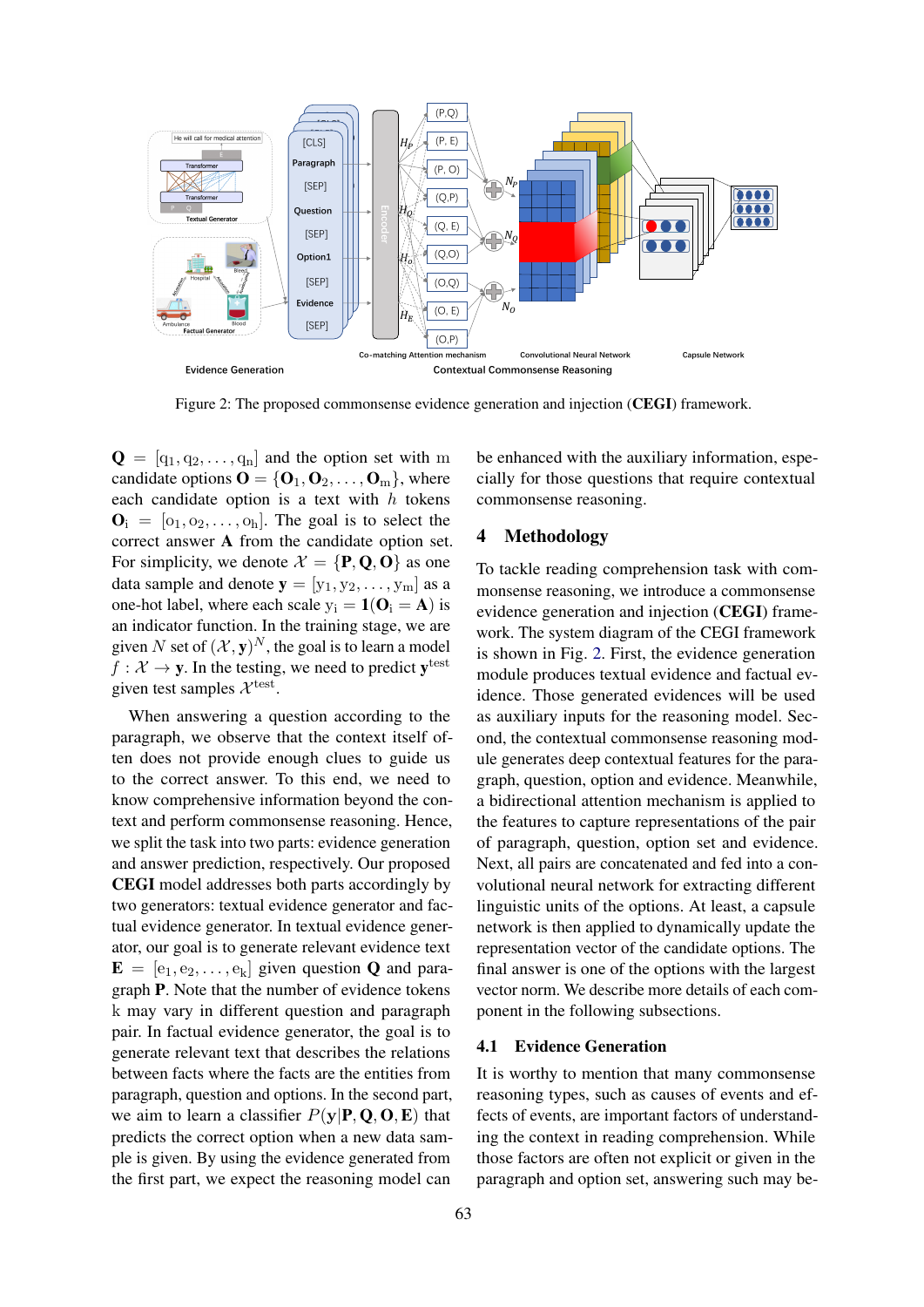come difficult. To this end, we seek to learn relevant evidence that contains commonsense knowledge. Specifically, we leverage pretrained language models to learn from both context and knowledge graph that may contain reasoning relations. We exploit two kinds of generators, textual evidence generator and factual evidence generator.

#### 4.1.1 Textual Evidence Generator

We observe that daily life events often follow a common routine such that when one event happened, the resulting event or the cause of such an event follows a specific pattern. For an example, in Figure [1,](#page-0-0) the given paragraph describes a scenario that the old man is hurt and the young man is making a phone call. If we know that he is calling for medical attention, answering the question would become easy. Hence, the goal of our proposed textual evidence generator is to generate the text that follows daily life event routines. We rely on a pretrained language model to acquire the textual evidence by using GPT2 [\(Radford et al.,](#page-9-0) [2018\)](#page-9-0) and Uniml [\(Dong et al.,](#page-8-9) [2019\)](#page-8-9). Specifically, in the training, we concatenate the paragraph, question and the correct answer as the input to the standard language model [\(Liu et al.,](#page-9-14) [2018\)](#page-9-14). Accordingly, the textual evidence generated from the language model is the following sentence after the question text. Note that we stack  $[\mathbf{P} \times \mathbf{E} \times \mathbf{P}] \mathbf{Q} \times \mathbf{E} \times \mathbf{P} \mathbf{A}]$  as the input to train the language model. Formally, let  $[w^1, \ldots, w^T] = [\mathbf{P} \times [\text{SEP}] \mathbf{Q} \times [\text{SEP}] \mathbf{A}]$ . The language generation model aims to maximize the following likelihood [\(Radford et al.,](#page-9-0) [2018\)](#page-9-0):

$$
\mathcal{L}_{gen} = \sum_{i=1}^{T} p(\mathbf{w}^{i}|\mathbf{w}^{1}, ..., \mathbf{w}^{i-1}), \qquad (1)
$$

where the conditional probability  $p(\text{w}^i | \text{w}^1, \dots, \text{w}^i)$  $w^{i-1}$ ) =  $f(w^1, \ldots, w^{i-1})$  and f is a sequence of operations that (i) converts each token w<sup>i</sup> into token embedding  $W_{\rm e}^{\rm i}$  and position embedding  $W_{\rm p}^{\rm i}$ ; (ii) transforms them into features with L layers where each layer feature is  $\mathbf{H}^{\text{l}}(\text{w}^{\text{i}})$  =  $h^l(g(W_e^{i-1}, W_p^{i-1}), H^l(w_i^{i-1})),$  and (iii) converts the feature into a probability using a linear classifier by predicting the next token  $w<sup>i</sup>$ .

Moreover, we aim to generate evidence that can discriminate the correct answer from option distractors. Hence, we add the answer prediction loss into the objective to fine-tune the language model. The text input for the jth option is  $\mathbf{x}_i = [\mathbf{P} | \text{SEP} | \mathbf{Q}]$ [SEP]  $O_j$ ]. We use all N samples to optimize the

following objective (with a regularization term  $\lambda$ ):

$$
\mathcal{L}_{class} = \sum_{(x,y)\in\{\mathcal{X},\mathbf{y}\}} \log(\text{Softmax}(\mathbf{H}^{\mathcal{L}}(\mathbf{w}^0)\mathbf{W}_{\mathbf{y}})),
$$
\n(2)

<span id="page-3-3"></span>
$$
\mathcal{L}_{total} = \mathcal{L}_{gen} + \lambda * \mathcal{L}_{class},\tag{3}
$$

where  $H^{L}(w^{0})$  is the last layer feature of the first token and  $W_{v}$  is the parameters to learn to predict label y.

**Test stage:** we only use  $[P$  [SEP]  $Q$ ] as the input to the language model and use the model to generate the next sentence as an evidence which means model is agnostic to the correct answer.

#### 4.1.2 Factual Evidence Generator

Aside from the textual evidence that contains information about the facts of daily life routine, relations between the facts are also important for question answering. In this section, we propose to utilize a factual knowledge graph to extract facts and relations and use them as additional evidence. Specifically, we use the ConceptNet [\(Speer et al.,](#page-9-15)  $(2017)^1$  $(2017)^1$  $(2017)^1$  $(2017)^1$  as the base model. We use a knowledge graph completion algorithm [Bosselut et al.](#page-8-10) [\(2019\)](#page-8-10) to find new relations to further improve the quality of the generated factual evidence.

<span id="page-3-2"></span>We define  $X^s = \{x_0^s, ..., x_{|s|}^s\}$  as the subject,  $X^r = \{x_0^r, ..., x_{|r|}^r\}$  as the relation, and  $X^o$  =  ${x_0^o, ..., x_{|o|}^o}$  as the object. We use the [X<sup>s</sup> [SEP]  $X^r$  [SEP]  $X^o$ ] triplets as the input to the knowledge graph completion language model in [Bosselut](#page-8-10) [et al.](#page-8-10) [\(2019\)](#page-8-10) to generate additional triplets that contain new subject and object relations. To generate factual evidence, we first extract entities from the given data  $X$ . We then select the related entities that match the subject  $X<sup>s</sup>$  in forms of subject-relationobject triplets. After that, we filter the triplets by selecting the subject  $X^{s*}$  that follows: (i) part-ofspeech (POS) tag of  $X^{s*}$  word matches the POS tag of the entity word; (ii) subject  $X^{s*}$  word frequency is less than the word frequency of the object  $X^o$  plus a threshold  $K^o$ ; (iii) subject  $X^{s*}$  word is not in the top-K frequent words based on the word frequency table<sup>[2](#page-3-1)</sup>; and (iv) the relation  $X<sup>r</sup>$  in the  $(X^{s*}, X^r, X^o)$  triplets connects no more than  $K^r$ objects from the same subject  $X^{s*}$ . K,  $K^o$  and  $K^r$ are the hyper-parameters. Finally, we convert the

<span id="page-3-0"></span> $1$ ConceptNet is a knowledge graph, which consists of triples obtained from the Open Mind Common Sense entries.

<span id="page-3-1"></span> $^{2}$ [https://www.wordfrequency.info/free.](https://www.wordfrequency.info/free.asp) [asp](https://www.wordfrequency.info/free.asp)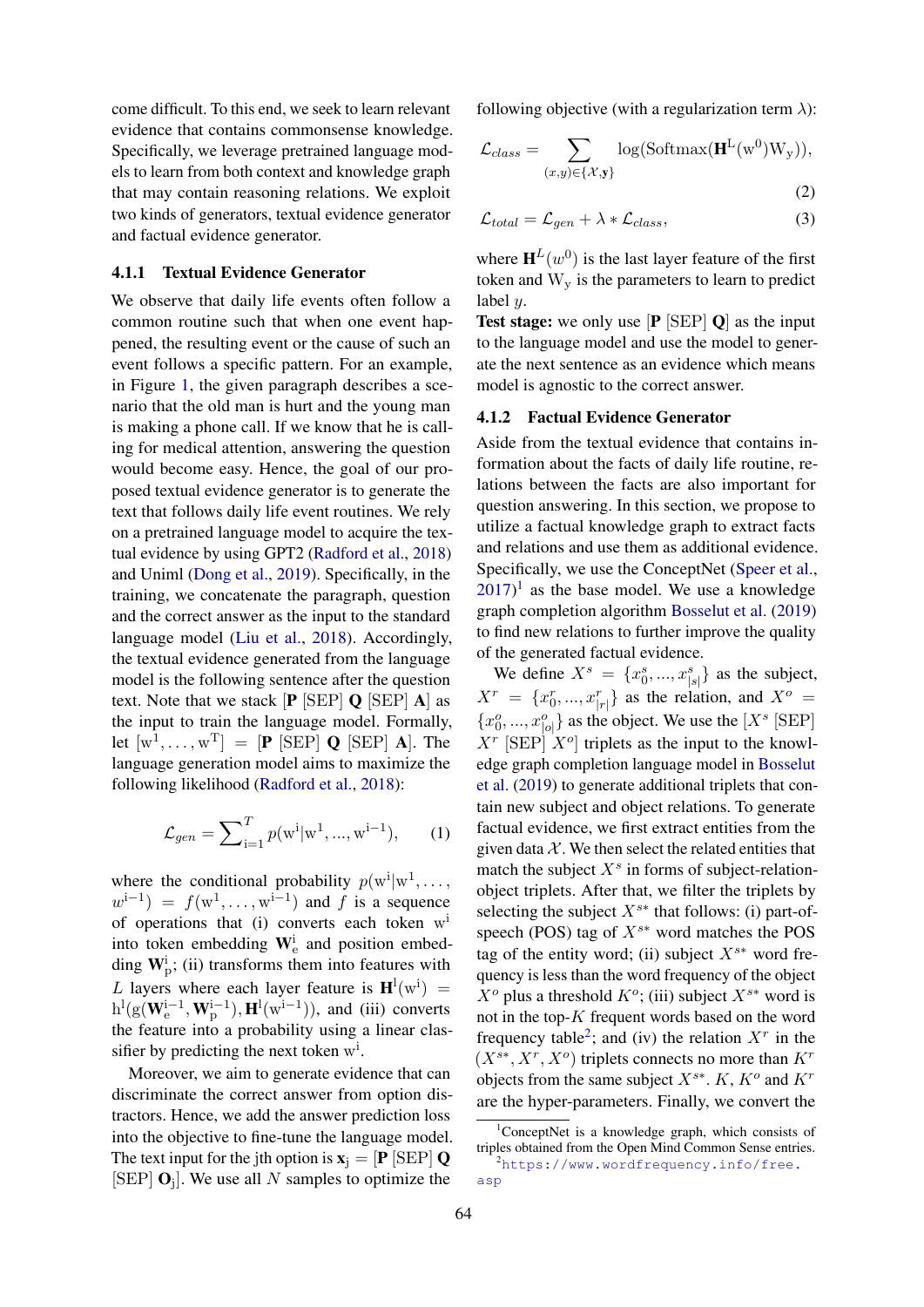filtered triplets into a nature language sequences as our factual evidences. For example, "(trouble, Partof, life)" would be converted to "trouble is part of life".

# 4.2 Model Learning with Contextual Commonsense Reasoning

After the relevant reasoning evidences are generated, the goal is to combine the evidence with the given data and then build a reasoning model to make a selection for the correct answer. In the following, we introduce our proposed contextual commonsense reasoning module, which utilizes contextual encoding, evidence injection and a capsule network components to make the prediction.

Contextual Encoding Recently, RoBERTa [\(Liu](#page-9-1) [et al.,](#page-9-1) [2019\)](#page-9-1) has shown to be effective and powerful in many natural language processing tasks and it is potentially beneficial for generating deep contextual features as well. Here, we use RoBERTa as an intermediate component to generate hidden representation of paragraph, question, the ith option and evidence  $[\mathbf{H}_{\text{cls}}^i, \mathbf{H}_{\text{P}}^i, \mathbf{H}_{\text{sep}}^i \mathbf{H}_{\text{Q}}^i, \mathbf{H}_{\text{sep}}^i]$  $[\mathbf{H}_{\text{O}_i}^{\text{i}}, \mathbf{H}_{\text{sep}}^{\text{i}}, \mathbf{H}_{\text{E}}^{\text{i}}] = \text{Encode}([\text{[CLS]}, \mathbf{P}, \text{[SEP]}, \mathbf{Q}, \text{[theta]}])$  $[SEP], \mathbf{O}_i, [SEP], \mathbf{E}]$ . We use the last layer of the RoBERTa model to encode, and thus the function  $\text{Encode}(\cdot)$  returns the last layer features for each token. The corresponding features of paragraph, question, option and evidence are  $\mathbf{H}_{\mathrm{P}}^{\mathrm{i}} \in \mathcal{R}_{\mathrm{P}}^{\mathrm{d} \times \mathrm{t}}$ ,  $\mathbf{H}_{\mathrm{Q}}^{\mathrm{i}} \in \mathcal{R}^{\mathrm{d} \times \mathrm{n}}$ ,  $\mathbf{H}_{\mathrm{O}_{\mathrm{i}}}^{\mathrm{i}} \in \mathcal{R}^{\mathrm{d} \times \mathrm{h}}$  and  $\mathbf{H}_{\mathrm{E}}^{\mathrm{i}} \in \mathcal{R}^{\mathrm{d} \times \mathrm{k}}$ , where d is the dimension of the feature. Since we have m options, we have m set of features.

Evidence Injection Given the previously generated evidence representation  $\mathbf{H}_{E}^{i}$ . We aim to integrate it with the paragraph  $\mathbf{H}_{\rm P}^{\rm i}$ , question  $\mathbf{H}_{\rm Q}^{\rm i}$  and option  $\mathbf{H}_{\mathrm{O}_i}^i$ . Here, we adopt the attention mechanism used in QANet [\(Yu et al.,](#page-9-16) [2018\)](#page-9-16) to model the interaction between  $\mathbf{H}_{\mathrm{E}}^{\mathrm{i}}$  and the paragraph  $\mathbf{H}_{\mathrm{P}}^{\mathrm{i}}$ :

$$
\mathbf{S}_{iP}^{E} = \text{Att}(\mathbf{H}_{E}^{i}, \mathbf{H}_{P}^{i}) = \text{Softmax}(\mathbf{H}_{P}^{i} \mathbf{W}_{g} \mathbf{H}_{E}^{i})
$$
\n(4)

$$
\mathbf{G}_{\text{iP}}^{\text{E}} = \mathbf{H}_{\text{E}}^{\text{i}} \mathbf{S}_{\text{iP}}^{\text{E}^{\text{T}}},\tag{5}
$$

where  $W_g \in \mathcal{R}^{d \times d}$  is the bi-linear model parameter matrix. Since  $S_{iP}^{\text{E}} \in \mathcal{R}^{t \times k}$  is the activation map (attention weights) between each token in P and each token in E, the learned relation representation  $\mathbf{G}_{iP}^{\text{E}} \in \mathcal{R}^{d \times t}$  of the paragraph **P** contains evidence information **E**. The other two relations  $\mathbf{G}_{iF}^{\text{Q}}$ iP and  $\mathbf{G}_{\text{IP}}^{\text{O}_i}$  regarding **P** can be generated accordingly. Similarly, we can model the other interactions for

question **Q** as  $G_{\text{iQ}}^{\text{P}}, G_{\text{iQ}}^{\text{E}}, G_{\text{iQ}}^{\text{O_i}}$ , and each option  $O_i$ as  $\mathbf{G}_{i}^{\mathrm{Q}}$  ${}_{iO_i}^{\mathrm{Q}}, \mathbf{G}_{iO_i}^{\mathrm{E}}$  and  $\mathbf{G}_{iO_i}^{\mathrm{P}}$ .

To incorporate the relation information, we use the co-matching algorithm introduced in [Wang et al.](#page-9-7) [\(2018b\)](#page-9-7) to generate the final representation of the input. First, we obtain the matching result between the paragraph and the question as follows:

$$
\mathbf{M}_{iP}^Q = (W_m[\mathbf{G}_{iP}^Q \ominus \mathbf{H}_P^i; \mathbf{G}_{iP}^Q \odot \mathbf{H}_P^i] + b_m \otimes 1)^+, \tag{6}
$$

where  $(\cdot)^+$  denotes ReLU function, 1 =  $[1, 1, \ldots, 1]^T \in \mathcal{R}^{t \times 1}$  is vector of all ones, and  $W_m \in \mathcal{R}^{d \times 2d}$  and  $b_m \in \mathcal{R}^{d \times 1}$  are the model parameters. Following [Tai et al.](#page-9-17) [\(2015\)](#page-9-17) and [Wang](#page-9-7) [et al.](#page-9-7) [\(2018b\)](#page-9-7), we use notation  $\ominus$  and  $\odot$  as the element-wise subtraction and multiplication between two matrices and ⊗ as outer product of two vectors. Similarly, we can obtain the other pairs as  $M_{iP}^{E}, M_{iP}^{O_i}, \ldots, M_{iO_i}^{P}$ . In the next step, we concatenate all the pairs regarding P as

$$
\mathbf{C}_{\text{iP}} = \begin{bmatrix} \mathbf{M}_{\text{iP}}^{\text{Q}} : \mathbf{M}_{\text{iP}}^{\text{O}_{\text{i}}} : \mathbf{M}_{\text{iP}}^{\text{E}} \end{bmatrix} \in \mathcal{R}^{\text{3d} \times \text{t}}, \quad (7)
$$

where [:] denotes the vertical concatenation operation. Each column  $c_i$  is the co-matching state that concurrently matches a paragraph token with the question, candidate option and the evidence. Accordingly, we can obtain the question representation  $\mathbf{C}_{iQ}$  and option representation  $\mathbf{C}_{iO_i}$ . Finally, we concatenate them all to obtain the final representation  $\mathbf{F} = [\mathbf{C}_1, \dots, \mathbf{C}_m] \in \mathcal{R}^{3d \times m(t+n+h)}$ , where each  $\mathbf{C}_i = [\mathbf{C}_{iP}, \mathbf{C}_{iQ}, \mathbf{C}_{iQ_i}] \in \mathcal{R}^{3d \times (t+n+h)}$ .

Since the final representation only contains the fine-grid token-level information, we employ a convolutional neural network (CNN) to extract higher level (phrase-level) patterns. To generate phrase patterns with different size, we use two convolutional kernels: size  $1 \times 2$  with stride 2 and size  $1 \times 4$  with stride 4 to convolve with  $\bf{F}$  along the dimension of hidden state. In other words, such an operation extracts non-overlapping moving windows on F with window size 2 and 4.

$$
\mathbf{R}_1 = \text{MaxPooling}_{1 \times 2} \{ \text{CNN}_{1 \times 2}(\mathbf{F}) \}
$$

$$
\mathbf{R}_2 = \text{MaxPooling}_{1 \times 1} \{ \text{CNN}_{1 \times 4}(\mathbf{F}) \}
$$

To ensure  $\mathbf{R}_1$  and  $\mathbf{R}_2$  have the same dimension, we use a max pooling of size  $1 \times 2$  with stride 2 for  $\mathbf{R}_1$ and a max pooling of size  $1 \times 1$  with stride 1 for  $\mathbf{R}_2$ . We concatenate  $\mathbf{R}_1$  and  $\mathbf{R}_2$  to generate phrase-level representation  $\mathbf{L} = [\mathbf{R}_1, \mathbf{R}_2] \in \mathcal{R}^{3d \times m((t+n+h)/2)}$ .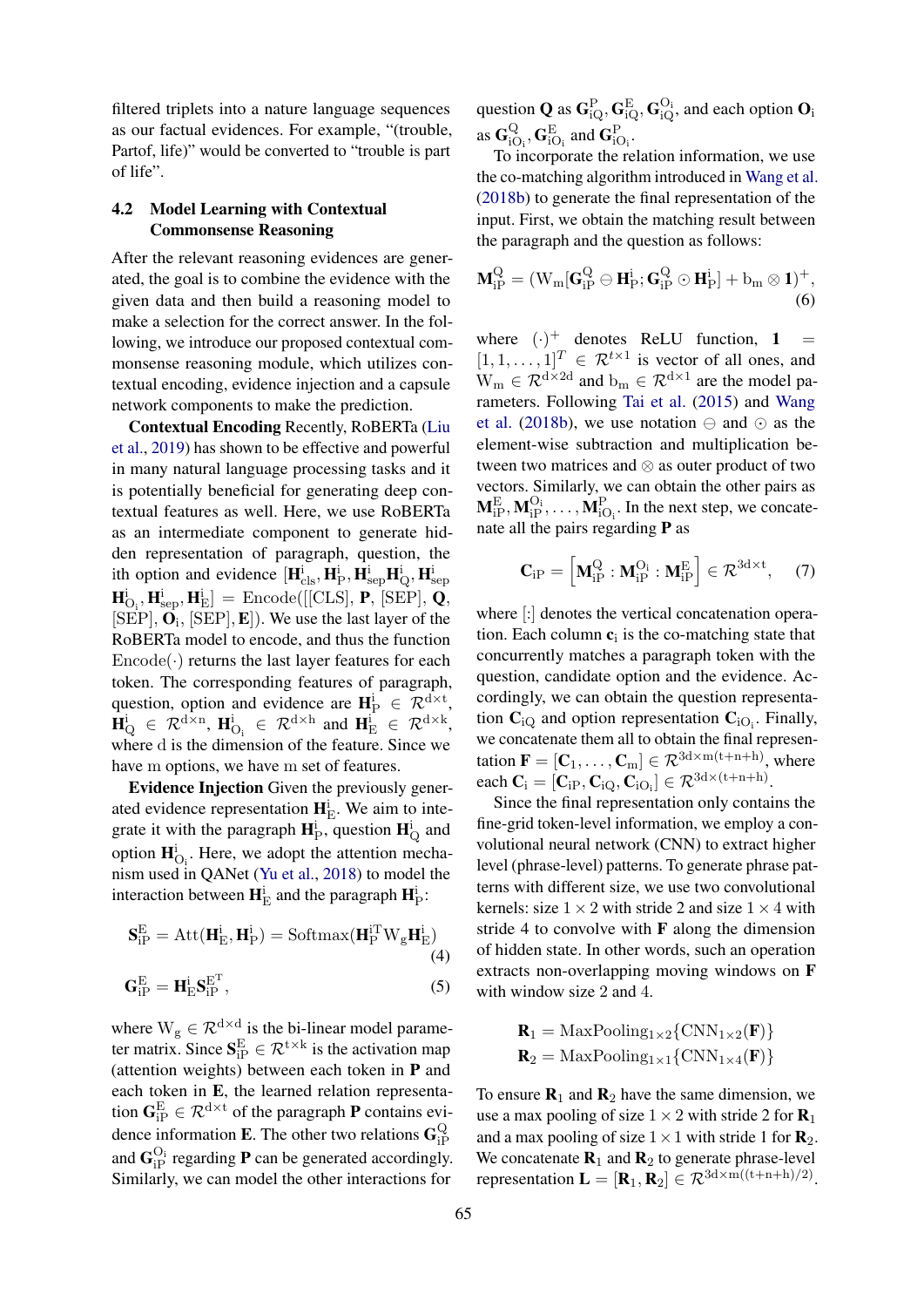With L, to predict the final answer, one of the commonly applied operation is to simply take the maximum over the hidden dimension of length  $(t + n + h)/2$ . However, the max operation only consider the most significant phrase for each candidate without aware of the others. To explore the correlation between options and dynamically select the optimal one, we use dynamic routing-byagreement algorithm represented in [Sabour et al.](#page-9-6) [\(2017\)](#page-9-6). Specifically, we convert  $\mathbf{L}_i$  to a capsule  $\mathbf{v}_j$ using the following steps:

$$
\hat{\mathbf{L}}_{j|i} = W_{ij}\mathbf{L}_i, \ \mathbf{s}_j = \sum_{i=1}^{(t+n+h)/2} c_{ij} \cdot \hat{\mathbf{L}}_{j|i},
$$

$$
\mathbf{v}_j = \frac{||\mathbf{s}_j||^2}{1 + ||\mathbf{s}_j||^2} \frac{\mathbf{s}_j}{||\mathbf{s}_j||},
$$

where  $\mathbf{L}_i$  is the ith column vector of  $\mathbf{L}$ , affine transformation matrix  $W_{ii}$  and weighting  $c_{ii}$  are the capsule network model parameters. The learned  $\hat{\mathbf{L}}_{j|i}$ denotes the "vote" of the capsule j for the input capsule i. The agreement of "prediction vector"  $\hat{\mathbf{L}}_{j|i}$ between the current *j*th output and *i*th parent capsule is captured by the coupling coefficients  $c_{ij}$ . The value of  $c_{ij}$  would increase if higher level capsule  $s_i$  and lower lever capsule  $L_i$  highly agreed.

**Model Learning** If an option  $O_j$  is the correct answer, we would like the top-level capsule  $v_j$  to have a high energy, otherwise, we expect the energy of  $v_j$  to be low. Since the  $L_2$ -norm (square root of the energy) of the capsule vector  $v_i$  represents the scoring of how likely the jth candidate is the correct answer, we use the following loss function [\(Sabour](#page-9-6) [et al.,](#page-9-6) [2017\)](#page-9-6) to learn the model parameters:

$$
\mathcal{L}_{pre} = \sum_{j=1}^{m} \{ y_i \cdot \max(0, m^+ - ||\mathbf{v}_j||)^2
$$

$$
+ \lambda_1 (1 - y_i) \max(0, ||\mathbf{v}_j|| - m^-)^2 \} (8)
$$

where  $\lambda_1$  is a down-weighting coefficient,  $m^+$  and  $m^-$  are margins. In our experiments, we set  $m^+$  = 0.9,  $m^- = 0.1$ ,  $\lambda_1 = 0.5$ .

#### 5 Experiments

In the experiment, we evaluate the performance of our proposed CEGI framework from different aspects, including evidence generation tasks and the answer prediction of contextual commonsense reasoning tasks.

#### 5.1 Dataset and Baseline

CosmosQA is the dataset that is designed for reading comprehension with commonsense reasoning

[\(Huang et al.,](#page-8-5) [2019\)](#page-8-5). Samples are collected from people's daily narratives and the type of questions are concerning the causes or effects of events. Particularly answering the questions require contextual commonsense reasoning over the considerably complex, diverse, and long context. In general, the dataset contains a total of 35.2K multiple-choice questions, including 25262 training samples, 2985 development samples, and 696[3](#page-5-0) testing samples.<sup>3</sup> Baseline We categorize baseline methods into the following three groups: 1. Co-Matching [\(Wang](#page-9-7) [et al.,](#page-9-7) [2018b\)](#page-9-7), Commonsense-RC [\(Wang et al.,](#page-9-18) [2018a\)](#page-9-18), DMCN [\(Zhang et al.,](#page-9-4) [2019a\)](#page-9-4), Multiway [\(Huang et al.,](#page-8-5) [2019\)](#page-8-5). 2. GPT2-FT [\(Radford et al.,](#page-9-0) [2018\)](#page-9-0), BERT-FT [\(Devlin et al.,](#page-8-3) [2018\)](#page-8-3), RoBERTa-FT [\(Liu et al.,](#page-9-1) [2019\)](#page-9-1). 3. Commonsense-KB [\(Li](#page-8-11) [et al.,](#page-8-11) [2019\)](#page-8-11), K-Adapter [\(Wang et al.,](#page-9-19) [2020\)](#page-9-19). The baseline details are in appendix A.2.

<span id="page-5-1"></span>Table 1: Comparison of approaches on CosmosQA (Accuracy  $\%$ ) from the AI2 Leaderboard. T+F means using generated textual and factual evidence together.

| Model                               | Dev  | <b>Test</b> |
|-------------------------------------|------|-------------|
| Co-Matching (Wang et al., 2018b)    | 45.9 | 44.7        |
| Commonsense-RC (Wang et al., 2018a) | 47.6 | 48.2        |
| DMCN (Zhang et al., 2019a)          | 67.1 | 67.6        |
| Multiway (Huang et al., 2019)       | 68.3 | 68.4        |
| GPT-FT (Radford et al., 2018)       | 54.0 | 54.4        |
| BERT-FT (Devlin et al., 2018)       | 66.2 | 67.1        |
| RoBERTa-FT (Liu et al., 2019)       | 79.4 | 79.2        |
| Commonsense-KB (Li et al., 2019)    | 59.7 |             |
| K-Adapter (Wang et al., 2020)       | 81.8 |             |
| $CEGI(T+F)$                         | 83.8 | 83.6        |
| Human                               |      | 94.0        |

#### 5.2 Experimental Results and Analysis

Table [1](#page-5-1) shows the performance of different ap-proaches reported on the AI2 Leaderboard.<sup>[4](#page-5-2)</sup>. Comparing to all methods, our proposed model CEGI(T+F) has the highest accuracy on both development set and test set. Most of the reading comprehension approaches utilize the attention mechanism to capture the correlations between paragraph, question and option set, therefore, the model tends to select the one option that is semantically closest to the paragraph. Among all of the group 1 methods, Multiway has the highest accuracy of 68.3%.

<span id="page-5-0"></span> $3$ The CosmosQA dataset can be obtained from [https:](https://leaderboard.allenai.org/cosmosqa/) [//leaderboard.allenai.org/cosmosqa/](https://leaderboard.allenai.org/cosmosqa/)

<span id="page-5-2"></span><sup>4</sup>[https://leaderboard.allenai.org/](https://leaderboard.allenai.org/cosmosqa/)

[cosmosqa/](https://leaderboard.allenai.org/cosmosqa/) The test dataset is hidden by the AI2 and methods like Commonsense-KB and K-Adapter are not reported on the Leaderboard.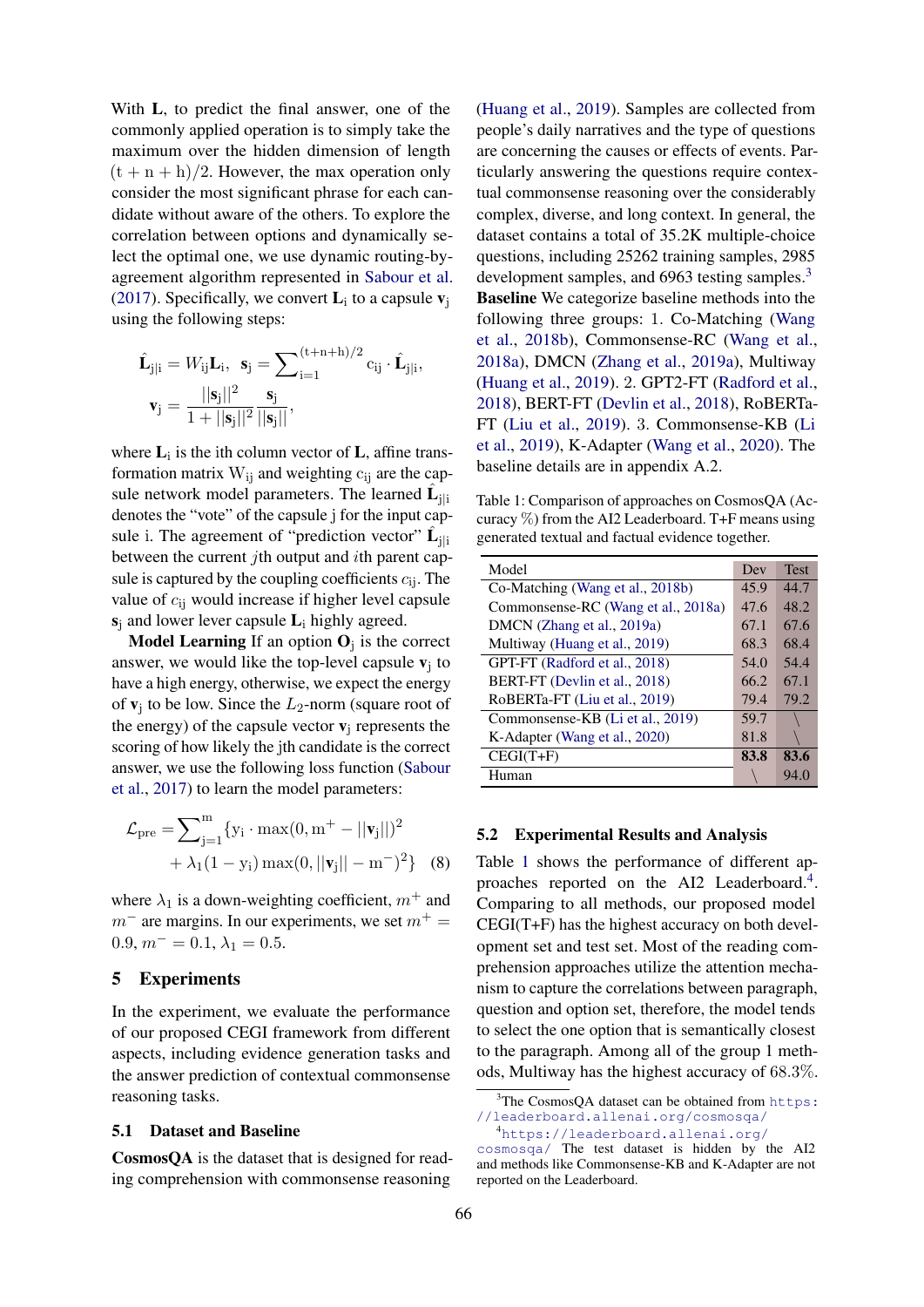Group 2 methods consider deep contextual representation of the given paragraph, question and option set, and increase the performance. Comparing group 2 methods with group 1 methods, RoBERTa-FT, which uses dynamic masking and large mini-batches strategy to train BERT, gains 11.1% accuracy increase compared to Multiway.

However, it is worthy to mention that more than 83% of correct answers are not in the given passages in the CosmosQA dataset. Hence, multichoice reading comprehension models do not gain big improvement as they tend to select the choice which has the most overlapped words with the paragraph without commonsense reasoning. Even though, group 2 methods consider connecting the paragraph with question and option through a deep bi-directional strategy, the reasoning for question answering is still not well-addressed in the models. By utilizing additional knowledge, Commonsense-KB or K-Adapter teach pretrained models with commonsense reasoning. K-Adapter gains 2.4% accuracy increase than RoBERTa-FT. Those approaches leverage the structured knowledge but fail to produce a prominent prediction improvement. Comparing our CEGI approach with RoBERTa, we gain a 4% increase and 2% increase than K-Adapter, which demonstrates that injecting evidence is beneficial and incorporating interactive attentions can further enhance the model.

#### 5.3 Evidence Evaluation

In this section, we investigate the generated evidence from the textual generator and factual generator. Moreover, we study the quality of the generated evidence on another dataset—CommonsenseQA.

#### 5.3.1 Textual Evidence Generator

Dataset Open Mind Common Sense (OMCS) corpus [\(Singh et al.,](#page-9-20) [2002\)](#page-9-20) is a crowd-sourced knowl-edge database of commonsense statements<sup>[5](#page-6-0)</sup>, where its English dataset contains a million sentences from over 15,000 contributors. We consider using this dataset to pretrain the textual evidence generator and using CosmosQA to fine-tune the generator. Setup We use both BERT and GPT2 model to generate evidence and compare the results. To obtain a language model that contains representation of facts, we first pretrain both models with the OMCS data using the loss function in Eq. [1.](#page-3-2) Then we use

CosmosQA data to fine-tune the pretrained model using multi-task loss in Eq. [3.](#page-3-3)

Metrics In line with prior work [\(Wang and Cho,](#page-9-21) [2019\)](#page-9-21), we evaluate the performance of evidence generation based on quality and diversity. In terms of quality, we follow [Yu et al.](#page-9-22) [\(2017\)](#page-9-22) and compute the BLEU score between the generated evidence and the ground truth evidence to measure the similarity. The perplexity (PPL) score is also reported as a proxy for fluency. In terms diversity, we consider using self-BLEU [\(Zhu et al.,](#page-10-1) [2018b\)](#page-10-1), which measures how similar between two generated sentences. Generally, a higher self-BLEU score implies that the model has a lower diversity.

Results From Table [2,](#page-6-1) we observe that, compared to CEGI-GPT2, the CEGI-BERT generator has higher diversity (Self-BLEU decreases 4 for bigram and decreases 2.1 for tri-gram) but lower quality (BLEU decreases 1.3 for tri-gram and PPL increases 27.1). Even though the perplexity on CEGI-BERT is as good as CEGI-GPT2, after reading the samples, we find out that many of the generated language are fairly coherent. For a more rigorous measure of generation quality, we collect human judgments on sentences for 100 samples using a four-point scale (the higher the better). For each sample, we ask three annotators to rate the sentence on its fluency and take the average of the three judgments as the sentence's fluency score. For CEGI-BERT and CEGI-GPT2, we get mean scores of 3.21, 3.17 respectively. Those results imply that generated evidence are semantically consistent with the correct evidence and can be used as auxiliary knowledge for the reasoning step.

<span id="page-6-1"></span>Table 2: Generation performance on CosmosQA.

|                  | Quality          |           |                    |                         | Diversity |
|------------------|------------------|-----------|--------------------|-------------------------|-----------|
| Model            | $BLEU(\uparrow)$ |           | $PPL(\mathcal{L})$ | $Self-BLEU(\downarrow)$ |           |
|                  | $n=2$            | $n=3$     |                    | $n=2$                   | $n=3$     |
| <b>CEGI-BERT</b> |                  | 40.8 32.2 | - 153.8            | 30.5                    | - 14.7    |
| CEGL-GPT2        |                  |           | 39.8 33.5 126.7    | 34.2                    | 16 6      |

<span id="page-6-2"></span>Table 3: Generation performance on ConceptNet

| Model            | PPL. | Score | $N/T$ sro | N/T <sub>0</sub> |
|------------------|------|-------|-----------|------------------|
| LSTM-s           |      | 60.83 | 86.25     | 7.83             |
| <b>CKBG</b>      |      | 57.17 | 86.25     | 8.67             |
| <b>CEGI-BERT</b> | 4.89 | 92.19 | 65.32     | 4.12             |
| CEGL-GPT2        | 4.58 | 93.89 | 61.72     | 3.90             |

<span id="page-6-0"></span><sup>5</sup>[https://github.com/commonsense/](https://github.com/commonsense/conceptnet5/wiki/Downloads) [conceptnet5/wiki/Downloads](https://github.com/commonsense/conceptnet5/wiki/Downloads)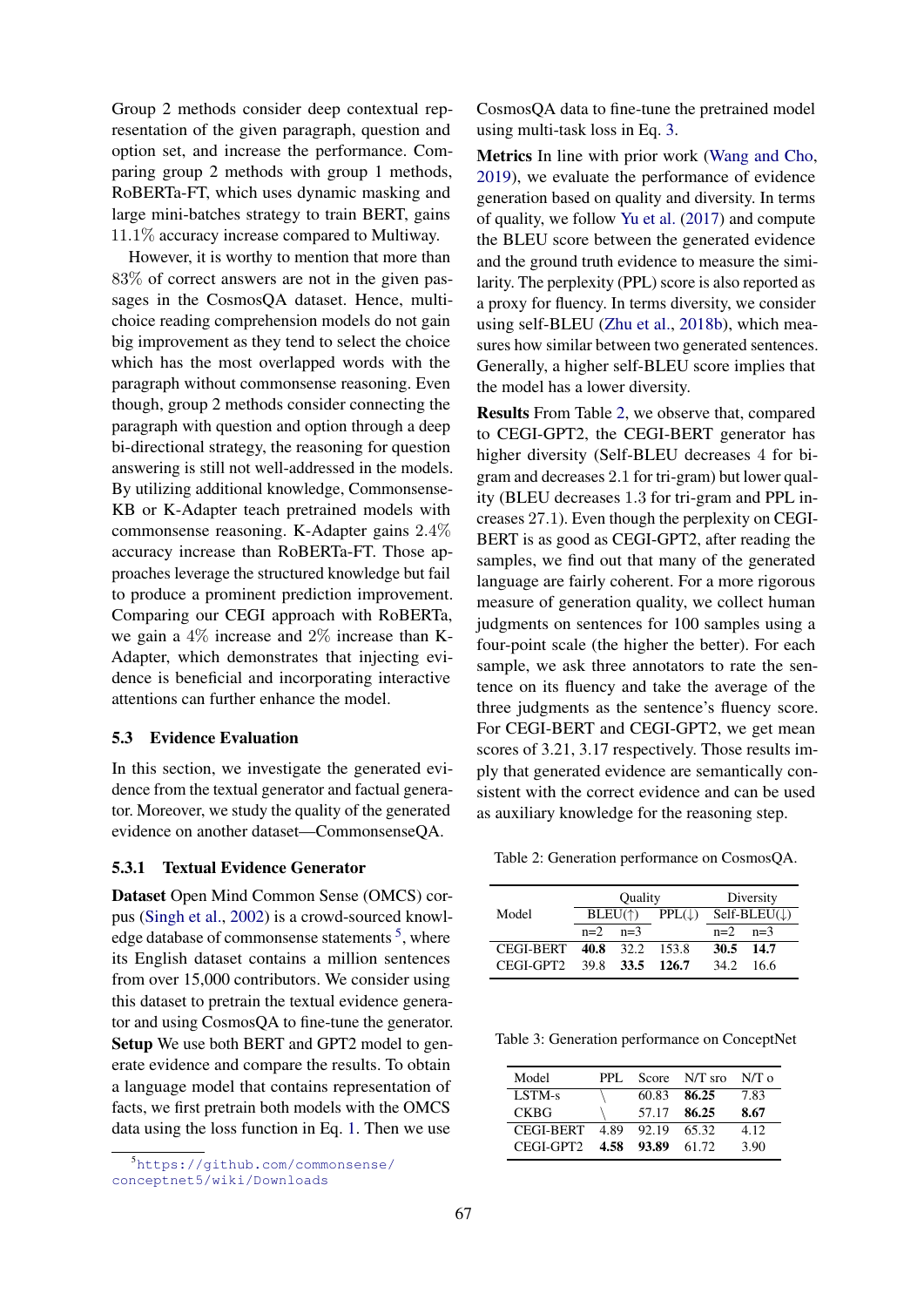### 5.3.2 Factual Evidence Generator

Dataset ConceptNet<sup>[6](#page-7-0)</sup> is a commonsense knowledgebase of the most basic things a person knows. We use the 100K version of the training set in ConceptNet, which contains 34 relation types, to train the factual evidence generator. Tuples within the data are in the standard  $\langle s, r, o \rangle$  form.

**Setup** We set s and r as input for both GPT2 and BERT and use them to generate the new object o. To compare with our proposed GPT2 model and BERT model, we include a LSTM model (LSTMs) and the BiLSTM model (CKBG) in [\(Saito et al.,](#page-9-23) [2018\)](#page-9-23). We train the LSTM model to generate o, and we train the CKBG model from both directions: s,  $r$  as input and  $o, r$  as input.

Metrics Similar to the textual evidence generation task, we use PPL to evaluate our model on relation generation. To evaluate the quality of generated knowledge, we also report the number of generated positive examples that are scored by the Bilinear AVG model [\(Li et al.,](#page-8-12) [2016\)](#page-8-12). "N/T sro" and "N/T o" are the proportions of generated tuples and generated objects which are not in the training set.

Results As we observed from Table [3,](#page-6-2) CEGI-GPT2 has the lowest PPL (4.58) and highest score (93.89), which indicates the CEGI-GPT2 model is confident and accurate at the generated relations. Even though the generated tuples on LSTM-s and CKGB model has high "N/T sro" (both are 86.25%) and "N/T o" (7.83% and 8.67% respectively), which means they generate novel relations and expand the knowledge graph, the generated nodes and relations may not be correct. We still need to rely on the Score to evaluate and they do poorly (60.83% and 57.17% respectively) in terms of Score. Since our proposed CEGI-GPT2 and CEGI-BERT model have high Score and low PPL, we believe that both models can produce highquality knowledge and still be able to extend the size of the knowledge graph.

# 5.3.3 Evidence Evaluation on CommonsenseQA

**CommonsenseQA**<sup>[7](#page-7-1)</sup> is a multi-choice question answering dataset, which contains roughly 12K questions with one correct answer and four distractor answers. Since the CommonsenseQA data only requires different types of commonsense knowledge to predict the correct answers, it does not contain

paragraphs compared to CosmosQA. We use our textual generator and factual generator to generate evidence using CommonsenseQA data and use that to test the performance on answer prediction. To train our proposed textual evidence generator, we use  $\cos$ - $e^8$  $e^8$  as the ground truth evidence. Cos-e uses Amazon Mechanical Turk to provide reasoning explanations for the CommonsenseQA dataset. To train our proposed factual evidence generator, we follow the same procedure as described in subsection 4.1.2. To predict the answer based on both evidence, we prepare the input as  $[Q]$  [SEP]  $Q_i$ [SEP] E ] to the RoBERTa model.

Baselines KagNet [\(Lin et al.,](#page-8-6) [2019\)](#page-8-6), Cos-E [\(Rajani](#page-9-24) [et al.,](#page-9-24) [2019\)](#page-9-24), DREAM [\(Lv et al.,](#page-9-10) [2019\)](#page-9-10), RoBERTa + KE, RoBERTa + IR and RoBERTa + CSPT [\(Lv](#page-9-10) [et al.,](#page-9-10) [2019\)](#page-9-10). All baselines use extracted knowledge from ConceptNet or Wikipedia. The details are in the appendix A.2.

<span id="page-7-3"></span>Table 4: Accuracy (%) of different models on CommonsenseQA development set

| Model                          | Acc  |
|--------------------------------|------|
| KagNet (Lin et al., 2019)      | 62.4 |
| Cos-E (Rajani et al., 2019)    | 64.7 |
| DREAM (Ly et al., 2019)        | 73.0 |
| RoBERTa+CSPT (Lv et al., 2019) | 76.2 |
| RoBERTa+KE (Lv et al., 2019)   | 77.5 |
| RoBERTa+IR (Lv et al., 2019)   | 78.9 |
| $RoBERTa + T$                  | 78.8 |
| $RoBERTa + F$                  | 77.6 |
| $RoBERTa + (T+F)$              | 79.1 |

Result Results on CommonsenseQA datasets are summarized in Table [4.](#page-7-3) RoBERTa + T, RoBERTa +  $F$  and RoBERTa + (T+F) includes textual evidence, factual evidence and both evidence together respectively. We observe that our model RoBERTa + T and RoBERTa + F can produce competitive performance compared to all baselines. By utilizing both textual knowledge and factual knowledge, our approach outperforms RoBERTa+IR and achieves the highest accuracy 79.1%.

#### 5.4 Ablation Study

To evaluate the contributions of individual components of our proposed framework, we use an ablation study. Table [5](#page-8-13) summarizes ablation studies on the development set of CosmosQA from several aspects: the influence of the generated evidence; which evidence is better, textual or factual; the influence of the capsule network.

<span id="page-7-0"></span><sup>6</sup>[https://ttic.uchicago.edu/˜kgimpel/](https://ttic.uchicago.edu/~kgimpel/commonsense.html) [commonsense.html](https://ttic.uchicago.edu/~kgimpel/commonsense.html)

<span id="page-7-1"></span><sup>7</sup><https://www.tau-nlp.org/commonsenseqa>

<span id="page-7-2"></span><sup>8</sup><https://github.com/salesforce/cos-e>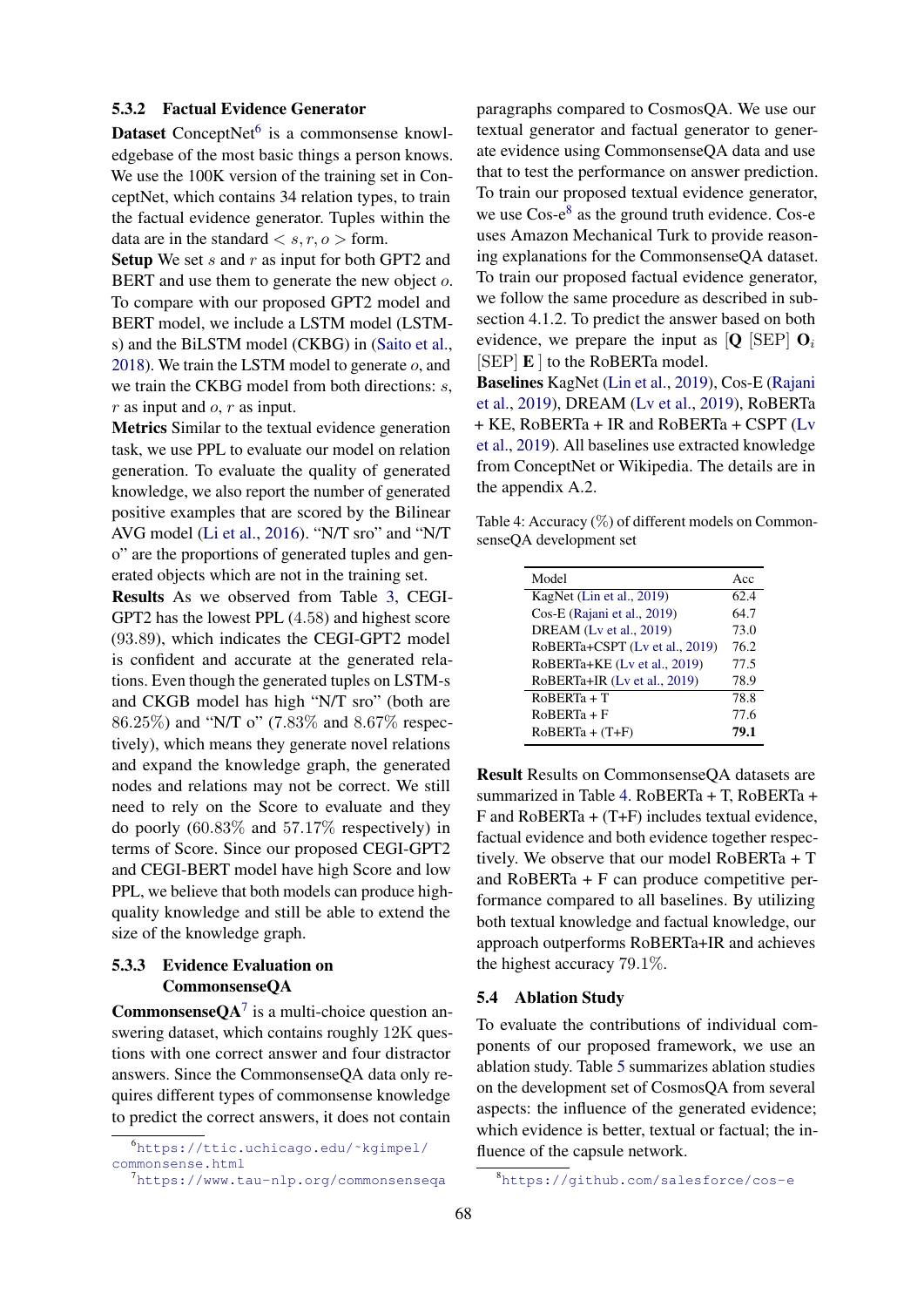Result We can see that injecting generated explainable evidence can help the model achieve a better performance in terms of accuracy. Using generated textual evidence and factual evidence together can benefit more. Using capsule network significantly improves the reasoning performance, we doubt that is due to the hierarchical structure information from both token-level and phrase-level are extracted by capsule network.

<span id="page-8-13"></span>Table 5: Accuracy  $(\%)$  of different models on Cosmos development set.  $\checkmark$  means selecting the module.

| Model               | Text | Fact | Capsule | $Co-Att$ | Acc  |
|---------------------|------|------|---------|----------|------|
| <b>CEGI</b>         | v    |      |         |          | 83.8 |
| CEGI-V1             | ✓    |      |         |          | 83.4 |
| CEGI-V <sub>2</sub> |      |      |         |          | 83.2 |
| CEGI-V3             |      |      |         |          | 82.6 |
| CEGI-V4             |      |      |         |          | 82.2 |
| RoBERTa-FT          |      |      |         |          | 794  |

# 6 Conclusion

In this paper, we proposed a commonsense evidence generation and injection model to tackle reading comprehension. Both textual and factual evidence generators were used to enhance the model for answering questions which requires commonsense reasoning. After the evidences were generated, we adopted attention mechanism to find the relation and match between paragraph, question, option and evidence. We used convolutional network to capture the multi-grained features. To capture diverse features and iteratively make a decision, we proposed using a capsule network that dynamically capture different features to predict the answer. The AI2 Leaderboard of CosmosQA task demonstrated that our method can tackle commonsensebased reading comprehension pretty well and it outperformed the current state-of-the-art approach K-Adapter with a 2% increase in term of accuracy. Experiments regarding the evidence generators showed that the generated evidence is humanreadable and those evidences are helpful for the reasoning task.

# 7 Acknowledge

This work is supported in part by NSF under grants III-1526499, III-1763325, III-1909323, and CNS-1930941.

# References

- <span id="page-8-1"></span>Henning Andersen. 1973. Abductive and deductive change. *Language*, pages 765–793.
- <span id="page-8-10"></span>Antoine Bosselut, Hannah Rashkin, Maarten Sap, Chaitanya Malaviya, Asli Celikyilmaz, and Yejin Choi. 2019. Comet: Commonsense transformers for automatic knowledge graph construction. *arXiv preprint arXiv:1906.05317*.
- <span id="page-8-2"></span>Eugene Charniak and Solomon Eyal Shimony. 1990. *Probabilistic semantics for cost based abduction*. Brown University, Department of Computer Science.
- <span id="page-8-4"></span>Zhipeng Chen, Yiming Cui, Wentao Ma, Shijin Wang, and Guoping Hu. 2019. Convolutional spatial attention model for reading comprehension with multiplechoice questions. *Proceedings of the AAAI*.
- <span id="page-8-3"></span>Jacob Devlin, Ming-Wei Chang, Kenton Lee, and Kristina Toutanova. 2018. Bert: Pre-training of deep bidirectional transformers for language understanding. *arXiv preprint arXiv:1810.04805*.
- <span id="page-8-9"></span>Li Dong, Nan Yang, Wenhui Wang, Furu Wei, Xiaodong Liu, Yu Wang, Jianfeng Gao, Ming Zhou, and Hsiao-Wuen Hon. 2019. Unified language model pre-training for natural language understanding and generation. *arXiv preprint arXiv:1905.03197*.
- <span id="page-8-0"></span>Jerry R Hobbs, Mark E Stickel, Douglas E Appelt, and Paul Martin. 1993. Interpretation as abduction. *Artificial intelligence*, 63(1-2):69–142.
- <span id="page-8-5"></span>Lifu Huang, Ronan Le Bras, Chandra Bhagavatula, and Yejin Choi. 2019. Cosmos qa: Machine reading comprehension with contextual commonsense reasoning. *arXiv preprint arXiv:1909.00277*.
- <span id="page-8-7"></span>Anne Lauscher, Ivan Vulic, Edoardo Maria Ponti, ´ Anna Korhonen, and Goran Glavaš. 2019. Informing unsupervised pretraining with external linguistic knowledge. *arXiv preprint arXiv:1909.02339*.
- <span id="page-8-8"></span>Yoav Levine, Barak Lenz, Or Dagan, Dan Padnos, Or Sharir, Shai Shalev-Shwartz, Amnon Shashua, and Yoav Shoham. 2019. Sensebert: Driving some sense into bert. *arXiv preprint arXiv:1908.05646*.
- <span id="page-8-11"></span>Shiyang Li, Jianshu Chen, and Dian Yu. 2019. Teaching pretrained models with commonsense reasoning: A preliminary kb-based approach. *arXiv preprint arXiv:1909.09743*.
- <span id="page-8-12"></span>Xiang Li, Aynaz Taheri, Lifu Tu, and Kevin Gimpel. 2016. Commonsense knowledge base completion. In *Proceedings of the 54th ACL (Volume 1: Long Papers)*, pages 1445–1455.
- <span id="page-8-6"></span>Bill Yuchen Lin, Xinyue Chen, Jamin Chen, and Xiang Ren. 2019. Kagnet: Knowledge-aware graph networks for commonsense reasoning. *arXiv preprint arXiv:1909.02151*.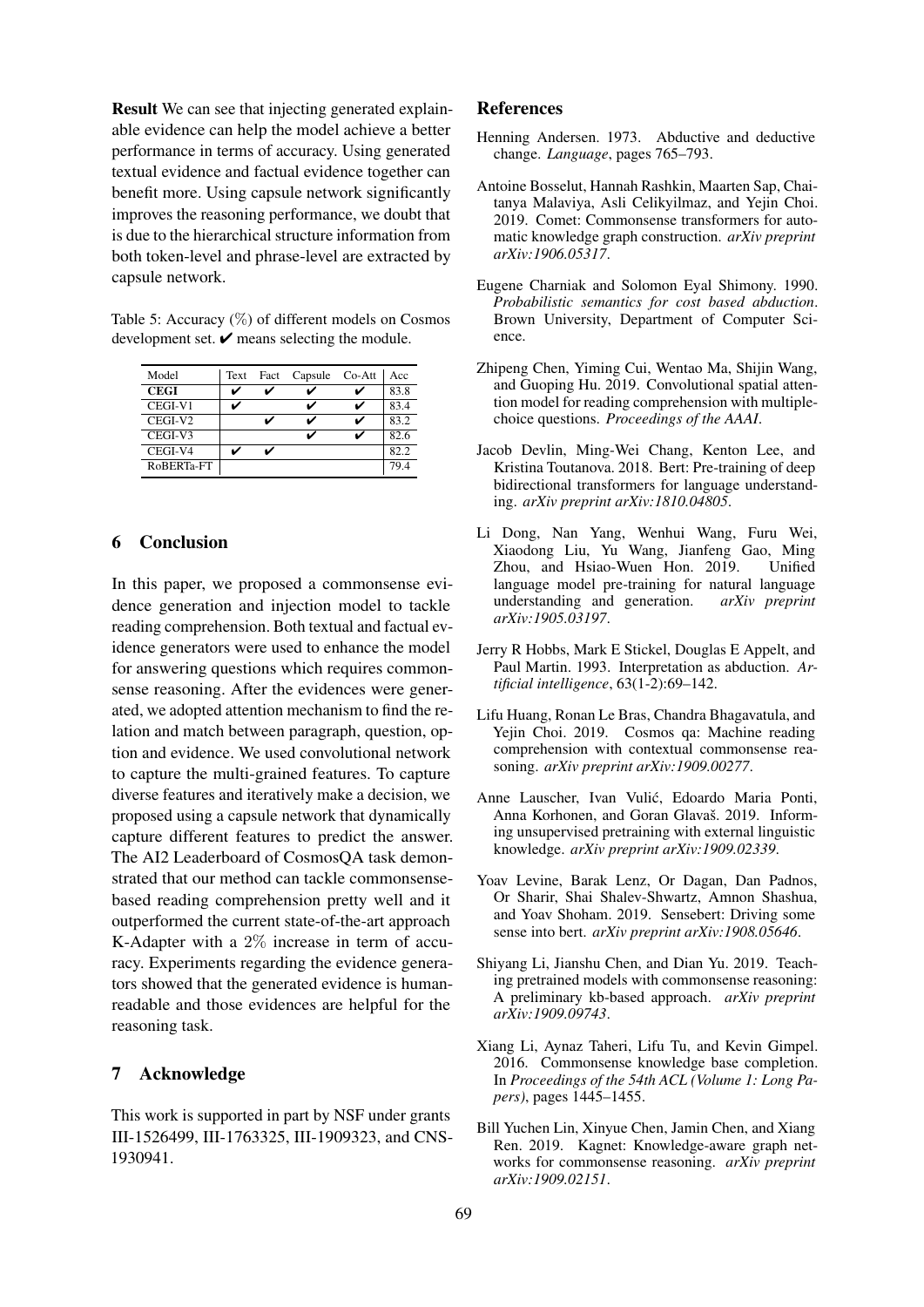- <span id="page-9-14"></span>Peter J Liu, Mohammad Saleh, Etienne Pot, Ben Goodrich, Ryan Sepassi, Lukasz Kaiser, and<br>Noam Shazeer. 2018. Generating wikipedia by Generating wikipedia by summarizing long sequences. *arXiv preprint arXiv:1801.10198*.
- <span id="page-9-1"></span>Yinhan Liu, Myle Ott, Naman Goyal, Jingfei Du, Mandar Joshi, Danqi Chen, Omer Levy, Mike Lewis, Luke Zettlemoyer, and Veselin Stoyanov. 2019. Roberta: A robustly optimized bert pretraining approach. *arXiv preprint arXiv:1907.11692*.
- <span id="page-9-10"></span>Shangwen Lv, Daya Guo, Jingjing Xu, Duyu Tang, Nan Duan, Ming Gong, Linjun Shou, Daxin Jiang, Guihong Cao, and Songlin Hu. 2019. Graph-based reasoning over heterogeneous external knowledge for commonsense question answering. *arXiv preprint arXiv:1909.05311*.
- <span id="page-9-13"></span>Michael McCloskey and Neal J Cohen. 1989. Catastrophic interference in connectionist networks: The sequential learning problem. In *Psychology of learning and motivation*, volume 24, pages 109–165. Elsevier.
- <span id="page-9-2"></span>Nina Poerner, Ulli Waltinger, and Hinrich Schütze. 2019. Bert is not a knowledge base (yet): Factual knowledge vs. name-based reasoning in unsupervised qa. *arXiv preprint arXiv:1911.03681*.
- <span id="page-9-0"></span>Alec Radford, Karthik Narasimhan, Tim Salimans, and Ilya Sutskever. 2018. Improving language understanding with unsupervised learning. Technical report, Technical report, OpenAI.
- <span id="page-9-24"></span>Nazneen Fatema Rajani, Bryan McCann, Caiming Xiong, and Richard Socher. 2019. Explain yourself! leveraging language models for commonsense reasoning. *arXiv preprint arXiv:1906.02361*.
- <span id="page-9-6"></span>Sara Sabour, Nicholas Frosst, and Geoffrey E Hinton. 2017. Dynamic routing between capsules. In *NeurlPS*, pages 3856–3866.
- <span id="page-9-23"></span>Itsumi Saito, Kyosuke Nishida, Hisako Asano, and Junji Tomita. 2018. Commonsense knowledge base completion and generation. In *Proceedings of the 22nd Conference on Computational Natural Language Learning*, pages 141–150.
- <span id="page-9-20"></span>Push Singh, Thomas Lin, Erik T Mueller, Grace Lim, Travell Perkins, and Wan Li Zhu. 2002. Open mind common sense: Knowledge acquisition from the general public. In *OTM Confederated International Conferences" On the Move to Meaningful Internet Systems"*, pages 1223–1237. Springer.
- <span id="page-9-15"></span>Robyn Speer, Joshua Chin, and Catherine Havasi. 2017. Conceptnet 5.5: An open multilingual graph of general knowledge. In *Proceddings of the AAAI*.
- <span id="page-9-17"></span>Kai Sheng Tai, Richard Socher, and Christopher D Manning. 2015. Improved semantic representations from tree-structured long short-term memory networks. *arXiv preprint arXiv:1503.00075*.
- <span id="page-9-3"></span>Alon Talmor, Yanai Elazar, Yoav Goldberg, and Jonathan Berant. 2019. olmpics–on what language model pre-training captures. *arXiv preprint arXiv:1912.13283*.
- <span id="page-9-9"></span>Alon Talmor, Jonathan Herzig, Nicholas Lourie, and Jonathan Berant. 2018. Commonsenseqa: A question answering challenge targeting commonsense knowledge. *arXiv preprint arXiv:1811.00937*.
- <span id="page-9-5"></span>Min Tang, Jiaran Cai, and Hankz Hankui Zhuo. 2019. Multi-matching network for multiple choice reading comprehension. *Proceddings of the AAAI*.
- <span id="page-9-21"></span>Alex Wang and Kyunghyun Cho. 2019. Bert has a mouth, and it must speak: Bert as a markov random field language model. *arXiv preprint arXiv:1902.04094*.
- <span id="page-9-18"></span>Liang Wang, Meng Sun, Wei Zhao, Kewei Shen, and Jingming Liu. 2018a. Yuanfudao at semeval-2018 task 11: Three-way attention and relational knowledge for commonsense machine comprehension. *arXiv preprint arXiv:1803.00191*.
- <span id="page-9-19"></span>Ruize Wang, Duyu Tang, Nan Duan, Zhongyu Wei, Xuanjing Huang, Cuihong Cao, Daxin Jiang, Ming Zhou, et al. 2020. K-adapter: Infusing knowledge into pre-trained models with adapters. *arXiv preprint arXiv:2002.01808*.
- <span id="page-9-7"></span>Shuohang Wang, Mo Yu, Shiyu Chang, and Jing Jiang. 2018b. A co-matching model for multichoice reading comprehension. *arXiv preprint arXiv:1806.04068*.
- <span id="page-9-12"></span>Wenhan Xiong, Jingfei Du, William Yang Wang, and Veselin Stoyanov. 2019. Pretrained encyclopedia: Weakly supervised knowledge-pretrained language model. *arXiv preprint arXiv:1912.09637*.
- <span id="page-9-16"></span>Adams Wei Yu, David Dohan, Minh-Thang Luong, Rui Zhao, Kai Chen, Mohammad Norouzi, and Quoc V Le. 2018. QANet: Combining local convolution with global self-attention for reading comprehension. *arXiv preprint arXiv:1804.09541*.
- <span id="page-9-22"></span>Lantao Yu, Weinan Zhang, Jun Wang, and Yong Yu. 2017. Seqgan: Sequence generative adversarial nets with policy gradient. In *Proceddings of the AAAI*.
- <span id="page-9-8"></span>Rowan Zellers, Yonatan Bisk, Roy Schwartz, and Yejin Choi. 2018. Swag: A large-scale adversarial dataset for grounded commonsense inference. *arXiv preprint arXiv:1808.05326*.
- <span id="page-9-4"></span>Shuailiang Zhang, Hai Zhao, Yuwei Wu, Zhuosheng Zhang, Xi Zhou, and Xiang Zhou. 2019a. Dcmn+: Dual co-matching network for multi-choice reading comprehension. *arXiv preprint arXiv:1901.09381*.
- <span id="page-9-11"></span>Zhengyan Zhang, Xu Han, Zhiyuan Liu, Xin Jiang, Maosong Sun, and Qun Liu. 2019b. Ernie: Enhanced language representation with informative entities. *arXiv preprint arXiv:1905.07129*.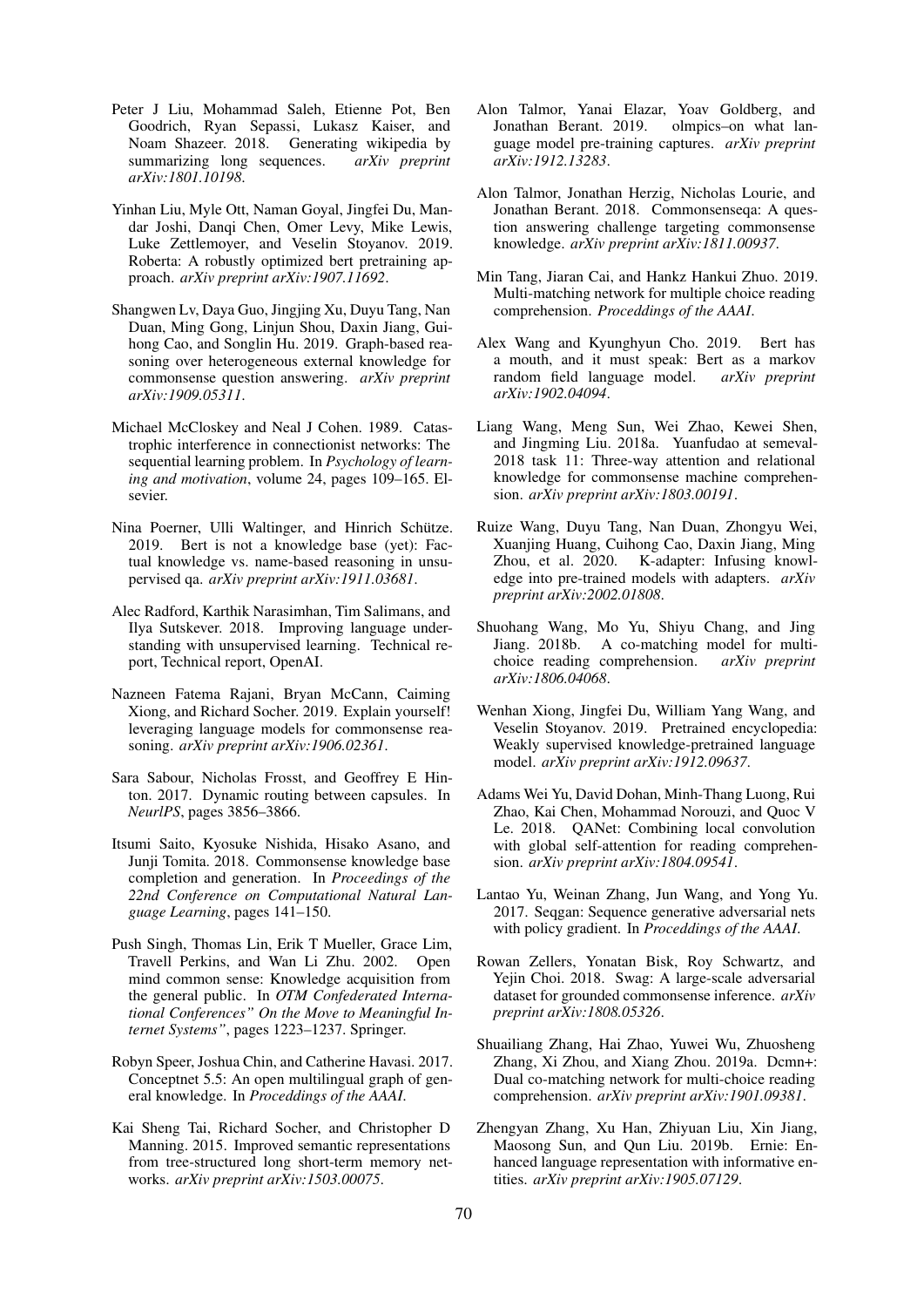- <span id="page-10-0"></span>Haichao Zhu, Furu Wei, Bing Qin, and Ting Liu. 2018a. Hierarchical attention flow for multiple-choice reading comprehension. In *Proceddings of the AAAI*.
- <span id="page-10-1"></span>Yaoming Zhu, Sidi Lu, Lei Zheng, Jiaxian Guo, Weinan Zhang, Jun Wang, and Yong Yu. 2018b. Texygen: A benchmarking platform for text generation models. In *The 41st International ACM SIGIR Conference*, pages 1097–1100. ACM.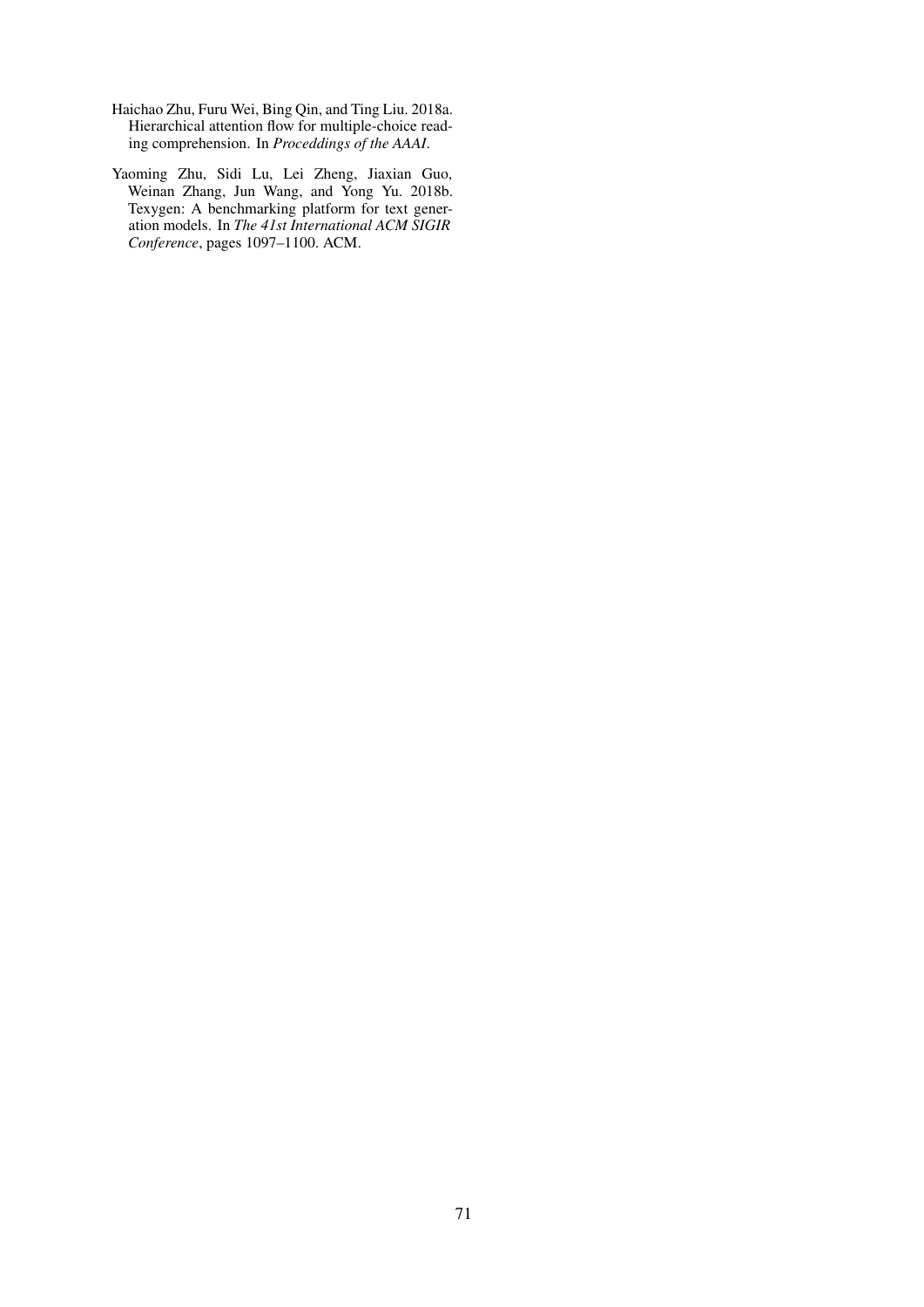# A Appendix

### A.1 Training Details

In CosmosQA experiments, we use pretrained weight of RoBERTa large. We run experiments on a 24G Titan RTX for 5 epochs, set the max sequence length to 256. For hyper-parameters, we set the routing iterations of capsule network as 3, batch size is chosen from {8, 16, 24, 32}, learning rate is chosen from {2e-5, 1e-5, 5e-6} and warmup proportion is chosen from  $\{0, 0.1, 0.2, 0.5\}$ . For CEGI(F+L), the best performance is achieved at batch size=24, lr=1e-5, warmup\_proportion=0.1 with 16-bit float precision. GPT2 with 12-layer and BERT base model are used in evidence generation. In textual evidence generation, we set  $\lambda$  in Eq. [3](#page-3-3) to 0.5, max sequence length to 40, batch size to 32 and the learning rate to 6.25e-0.5. In factual evidence generation, we set max sequence length to 15, batch size to 64, the learning rate to 1e-5. For both generators, we train 100000 iterations with early stop.

# A.2 Baseline Methods

### Cosmos Baselines

1. Co-Matching [\(Wang et al.,](#page-9-7) [2018b\)](#page-9-7) captures the interactions between paragraph with question and option set through attention. Commonsense-RC [\(Wang et al.,](#page-9-18) [2018a\)](#page-9-18) performs three-way unidirectional attention to model interactions between paragraph, question, and option set. DMCN [\(Zhang et al.,](#page-9-4) [2019a\)](#page-9-4) applies dual attention between paragraph and question or option set using BERT encoding output. Multiway [\(Huang](#page-8-5) [et al.,](#page-8-5) [2019\)](#page-8-5) uses BERT to learn the semantic representation and uses multiway bidirectional interaction between each pair of input paragraph, question and option set.

2. GPT2-FT [\(Radford et al.,](#page-9-0) [2018\)](#page-9-0), BERT-FT [\(Devlin et al.,](#page-8-3) [2018\)](#page-8-3) and RoBERTa-FT [\(Liu et al.,](#page-9-1) [2019\)](#page-9-1) are the pretrained transformer language models with additional fine-tuning steps on CosmosQA.

3. Commonsense-KB [\(Li et al.,](#page-8-11) [2019\)](#page-8-11) uses logic relations from a commonsense knowledge base (e.g., ConceptNet $9$ ) with rule-based method to generate multiple-choice questions as additional training data to fine-tune the pretrained BERT model. K-Adapter [\(Wang et al.,](#page-9-19) [2020\)](#page-9-19) infuses commonsense knowledge into a large pre-trained

<span id="page-11-0"></span><sup>9</sup><http://conceptnet.io/>

network.

#### CommonsenseQA Baselines

KagNet [\(Lin et al.,](#page-8-6) [2019\)](#page-8-6) uses ConceptNet as extra knowledge and proposes a knowledge-aware graph network and finally scores answers with graph representations. Cos-E [\(Rajani et al.,](#page-9-24) [2019\)](#page-9-24) constructs human-annotated evidence for each question and generates evidence for test data. DREAM [\(Lv et al.,](#page-9-10) [2019\)](#page-9-10) adopts XLNet-large as the baseline and extracts evidence from Wikipedia. RoBERTa + KE, RoBERTa + IR and RoBERTa + CSPT [\(Lv et al.,](#page-9-10) [2019\)](#page-9-10) adopt RoBERTa as the baseline and utilize the evidence from Wikipedia, search engine and OMCS, respectively.

### A.3 Case Study

To verify the generated evidence performance, we perform case studies on textual generator and factual generator. In addition, we also show a case that the proposed capsule network can help to select the answer by comparing with the other options.

<span id="page-11-1"></span>

Figure 3: Examples of textual evidence generator.

Case Study on Textual Generator We show examples of automatically generated evidences by